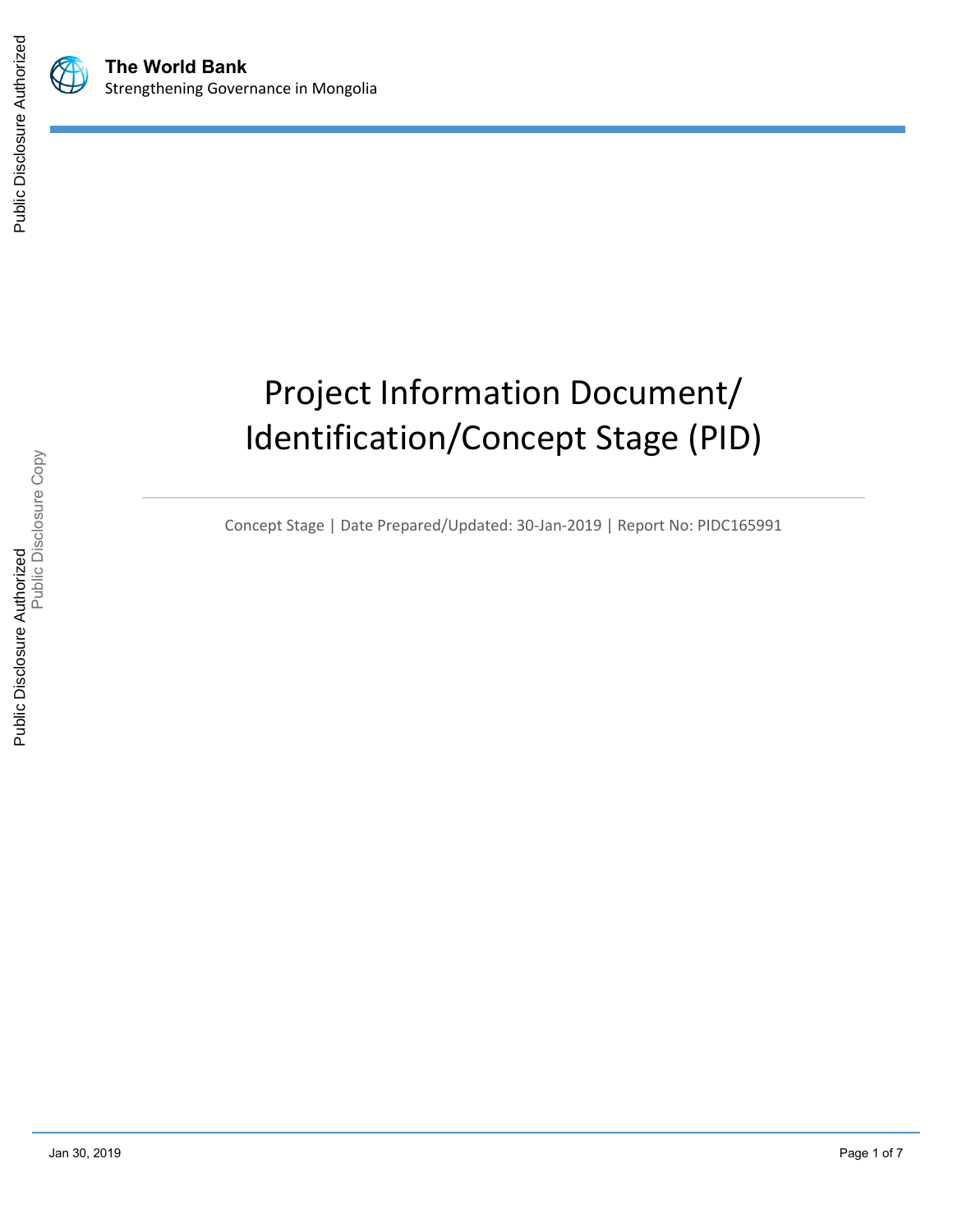

## **BASIC INFORMATION**

## **A. Basic Project Data**

| Project ID                                    | Parent Project ID (if any) | Environmental and<br>Social Risk<br>Classification | Project Name                            |
|-----------------------------------------------|----------------------------|----------------------------------------------------|-----------------------------------------|
| P168248                                       |                            | Low                                                | Strengthening Governance in<br>Mongolia |
| Region                                        | Country                    | Date PID Prepared                                  | <b>Estimated Date of Approval</b>       |
| EAST ASIA AND PACIFIC                         | Mongolia                   | 30-Jan-2019                                        |                                         |
| <b>Financing Instrument</b>                   | Borrower(s)                | <b>Implementing Agency</b>                         |                                         |
| <b>Investment Project</b><br><b>Financing</b> | Ministry of Finance        | Ministry of Finance of<br>Mongolia                 |                                         |

## **PROJECT FINANCING DATA (US\$, Millions)**

| <b>SUMMARY</b>            |      |
|---------------------------|------|
| <b>Total Project Cost</b> | 2.44 |
| <b>Total Financing</b>    | 2.44 |
| <b>Financing Gap</b>      | 0.00 |
|                           |      |

## DETAILS

#### **Non-World Bank Group Financing**

| <b>Trust Funds</b> | 2.44 |
|--------------------|------|
| Miscellaneous 1    | 2.44 |

#### **B. Introduction and Context**

## Country Context

**Mongolia is a resource rich country with vast mineral resources, but it is facing short-term challenges due to fiscal vulnerabilities and external risks**.**.** The country's economy expanded by an average of 14 percent during 2011–13, boosted by surging FDI inflows that averaged 32 percent of GDP accounting for almost 70 percent of gross investment, and strong commodity exports. The strong external environment, however, began to deteriorate from mid-2013. FDI inflows dried up to less than 2 percent of GDP during 2014–16 as new foreign investment projects were delayed. Meanwhile, a continued and sharp drop in commodity prices (mostly copper and coal) and slower growth in China, dampened commodity exports, which accounted for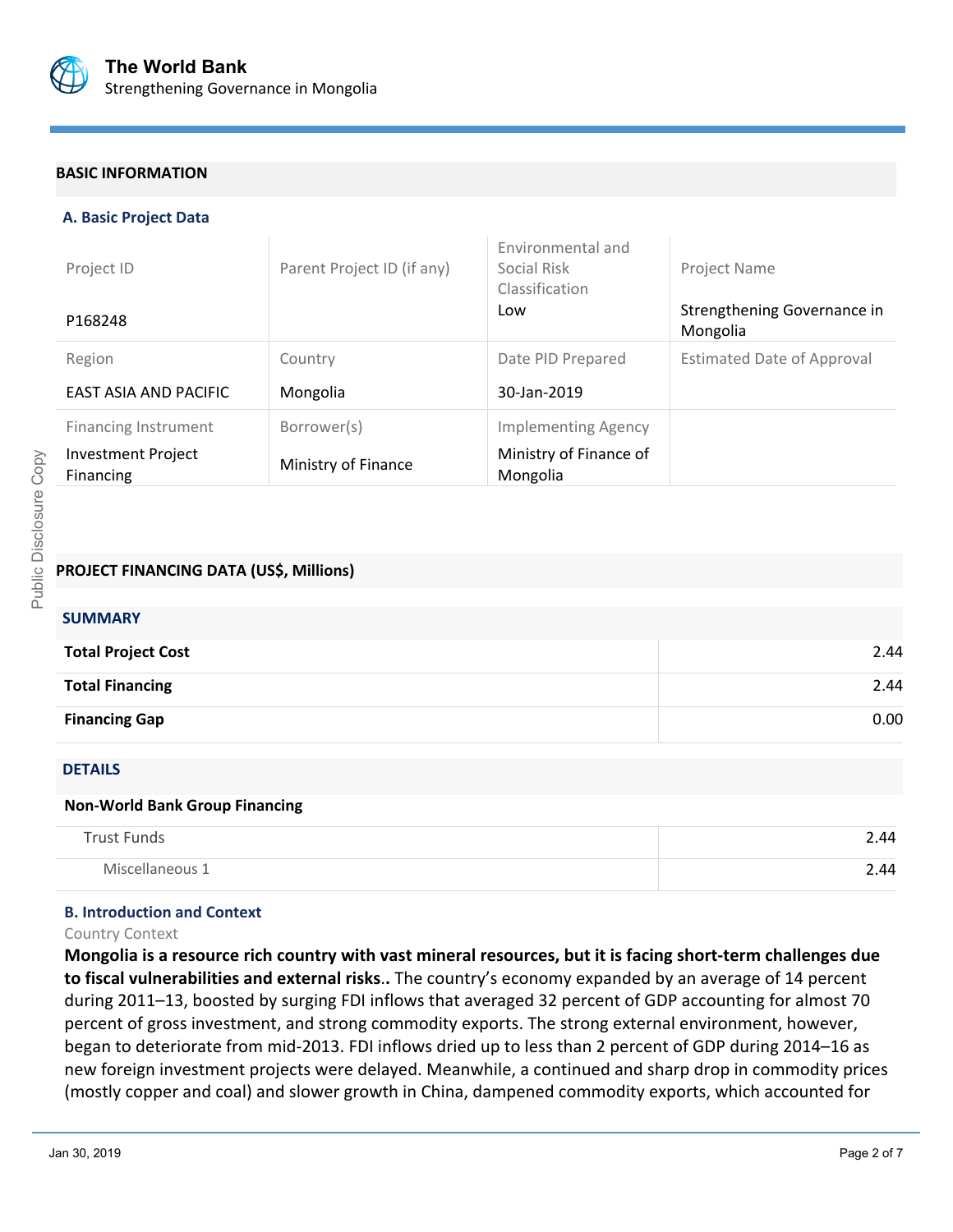

almost 90 percent of total exports. Growth dropped to 1.8 percent in 2015–16 following the decline in investment and net exports triggered by the precipitous drop in FDI and weak commodity exports, as well as a contraction of private consumption explained by negative household income growth and high unemployment in 2016. With these developments, the Mongolian government did not implement the most appropriate countercyclical policies. In fact, Mongolia, which stands out as a country with high public spending, low tax rates, and high exemptions, was unable to generate substantial savings for future years when booming mineral production and exports stimulated growth and increased government revenue.

**An expansionary policy to counter the global commodity price decline, while there was little fiscal space, led to an unsustainable public debt dynamic.** It was difficult for the country to cope with lower export volumes and prices for its mineral production after 2012. The growth rate of the economy, which averaged 15 percent in 2011–12, fell to 7.9 percent in 2014, 2.2 percent in 2015, and 1.3 percent in 2016. Total government revenue fell from 31 percent of GDP in 2011–12 to 26.6 percent in 2014–15. To mitigate the economic impact of the commodity crisis, the government kept public spending at a high level (about 37.5 percent of GDP in 2014–16). The combination of sharply reduced government revenue and expansionary fiscal policies led to high (consolidated) budget deficits (averaging 12 percent of GDP during 2014–16), and unsustainable public debt and debt service ratios.

**Mongolia has good fiscal management laws, which have been in disuse to prevent external shocks.** In 2010, the Parliament adopted a Fiscal Stability Law (FSL). Its objective was to ensure fiscal discipline by setting up a structural deficit ceiling (2 percent of GDP) calculated on the basis of average commodity prices over 16 years. Strict implementation of that rule was expected to create savings during good times that would be used to mitigate the economic and fiscal impact of low export prices and sharply reduced government revenue during bad times. However, this law, which went into effect in 2012, could not be implemented, as the government used a series of off-budget financing techniques to bypass the FSL, and fund high levels of public spending. Recurrent expenditures rose from 23.1 percent of GDP in 2010 to 27.4 percent in 2016. Capital spending, largely financed by off-budget resources (through the Development Bank of Mongolia [DBM]), increased from 6.1 percent of GDP in 2010 to 11 percent in 2016. High domestic and foreign borrowing led to sharp increases in public debt (up to 87.2 percent of GDP in 2016 from 24.1 in 2011). Interest payments rose from 0.3 percent of GDP in 2011 to 4 percent in 2016.

## Sectoral and Institutional Context

**The recent SCD highlights that are three broad governance issues in Mongolia**. First, policies in election campaigns with promises combining general social benefits and more specific 'club goods' that benefit certain groups of citizens without the appropriate fiscal funding. Second, legislative processes that have led to enactment of laws, which have worked in some countries, without sufficient policy analysis of the country context, risk assessment and consultation. Third, forms of state capture by some politicians and businesses, with frequent shifts following changes in parliamentary majorities. These translate into a low Transparency International Corruption Perception Index (where Mongolia ranks 103, in the bottom half), and below the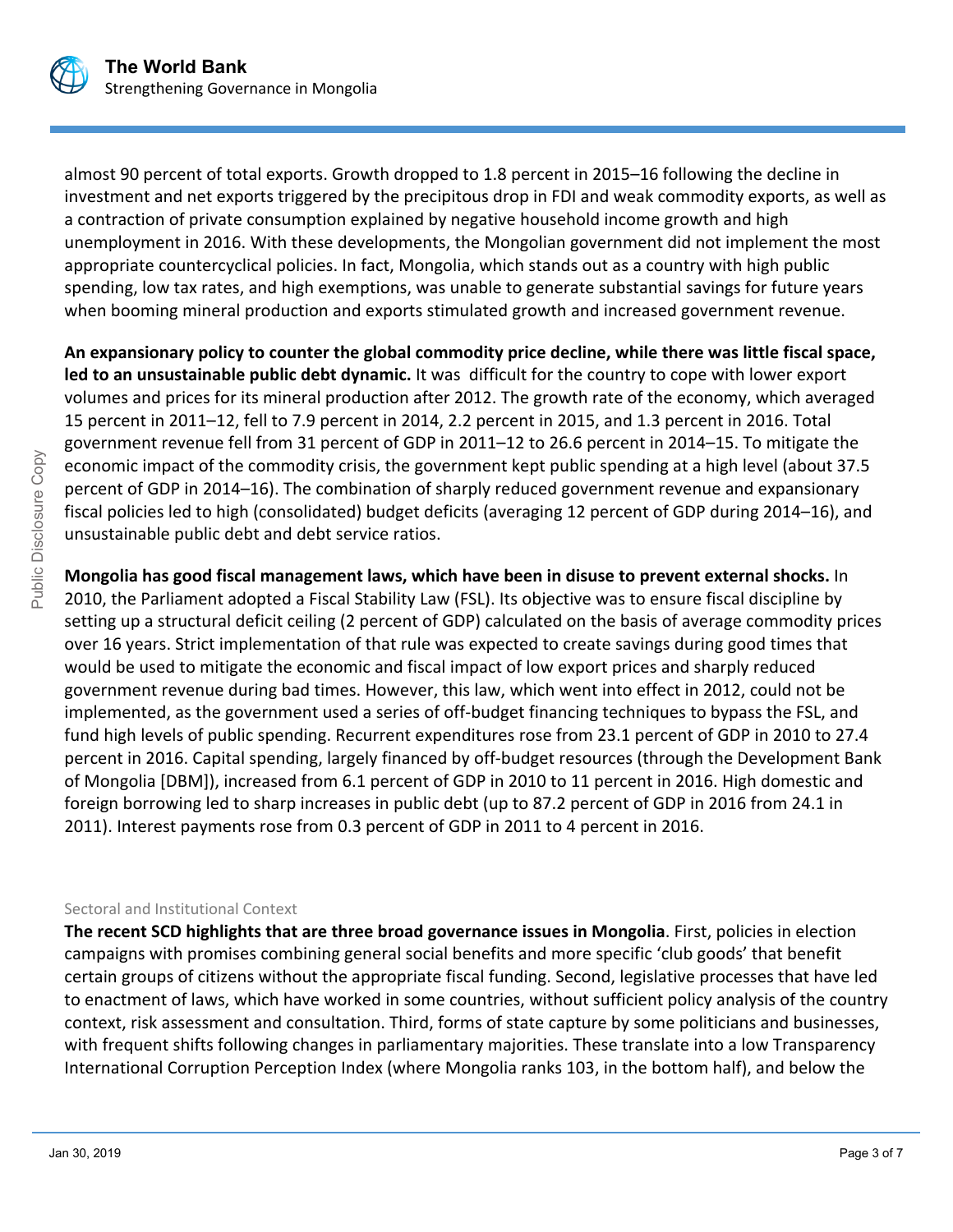

average of the East Asia and the Pacific countries in the Worldwide Governance Indicators on government effectiveness, regulatory quality, rule of law and control of corruption.

**From a more operational point of view, these governance issues translate into problems in terms of credibility of fiscal budget, quality of regulations, capabilities of civil service and investor confidence**. Despite recent advances, there are challenges to improve efficiency, effectiveness and transparency of Public Financial Management. Particularly, lack of budget credibility due to poor alignment of expenditures to revenue outturns and weak implementation of Public Sector Accounting Standards. Similarly, the Government of Mongolia (GoM) has over the last few years implemented several reforms to improve regulatory frameworks, but these reforms have revealed the need for a more systemic approach to the preparation, coordination, transparency, and enforcement of regulations. There are limitations in terms oversight, analysis and impact assessment of regulations as well as mechanisms of effective consultation.

**The Government of Mongolia (GoM) has also undertaken reforms to gradually bring about fiscal discipline and strengthen the PFM system**. The first phase of reforms between 2003 and 2008 established the basic elements of the system, including strengthening internal controls, cash management, and accounting and reporting. The second phase of reforms between 2008 and 2011 included some improvements in fiscal policy, budget planning, and decentralization of roles and resources to subnational governments. The GoM, however, does not currently have an overall PFM strategy that builds on the progress made in the past and focuses on strategizing and sequencing the ongoing and future interventions necessary to further strengthen the PFM system in the country.

## Relationship to CPF

The proposed operation builds on the long standing relationship between the Bank and the government of Mongolia . As highlighted in the Performance and Learning Review of the Country Partnership Strategy FY13- FY for Mongolia (Report No. 106796-MN); one of the main emerging lessons was the need to address governance challenges in the country. This report paved the way to an IDA lending operation (SFFS) that had macroeconomic and governance issues at the heart of the intervention. The Performance and Learning Review also highlighted the need that the new CPF should tackle governance issues in creative ways. Within this context, it has been discussed that the new CPF under preparation will cover improving public and economic governance areas to support the government's fiscal stability efforts.

## **C. Project Development Objective(s)**

Proposed Development Objective(s)

The Program Development Objective is to support the Government's efforts to improve fiscal discipline, public financial management (PFM), and transparency and accountability processes for strengthened governance in Mongolia.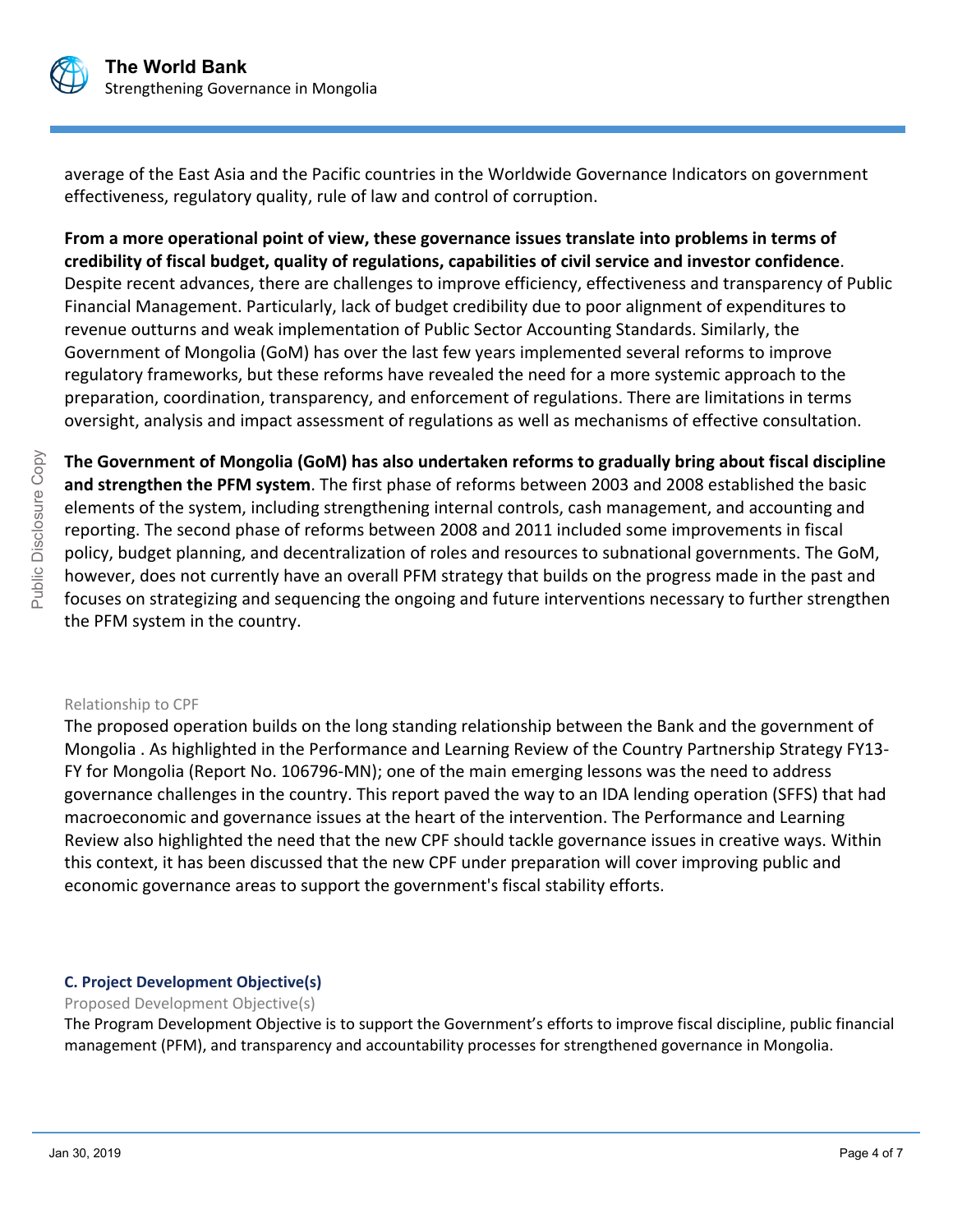

Key Results

1.Adopt and implement a new five-year PFM reform plan.

2. Improve transparency in the budget process.

## **D. Preliminary Description**

## Activities/Components

**In order to support the on-going efforts of the government to achieve fiscal stability**, **enhance Public Financial Management (PFM) and strengthen transparency and citizen engagement**, the World Bestablished an EU-funded hybrid TF073029. This new TF will complement the on-going activities under the "Strengthening Fiscal and Financial Stability Project" (SFFS) (P161048) and provide additional support to the government's PFM reform efforts.

**This new Recipient Executed (RE) TF will serve two main purposes:** The first one will be to complement and expand the ongoing technical assistance the WB is providing through the SFFS Project with a number of activities that are deemed critical to support Mongolia in achieving the objectives the country has agreed to in its Economic Recovery Plan (ERP) as well as the development partners' support including the EMSO of the World Bank and the EFF of the IMF. The second purpose of this TF is to support the GoM in advancing the current efforts toward increasing transparency and participation in fiscal matters.

The recipient executed grant will have 2 technical components detailed below:

**Component 1:** Will focus on supporting operationalization of the recently established Fiscal Council and strengthening the capacity of MoF in areas such as debt management and revenue forecasting, among others.

**Component 2:** Will focus primarily on the design and implementation of a PFM reform plan; improving budget preparation and execution; improving the management of contingent liabilities, and strengthening public investment management.

## **Environmental and Social Standards Relevance**

| <b>E. Relevant Standards</b> |                                                                            |           |
|------------------------------|----------------------------------------------------------------------------|-----------|
| <b>ESS Standards</b>         |                                                                            | Relevance |
| ESS <sub>1</sub>             | Assessment and Management of Environmental and Social<br>Risks and Impacts | Relevant  |
| <b>ESS 10</b>                | Stakeholder Engagement and Information Disclosure                          | Relevant  |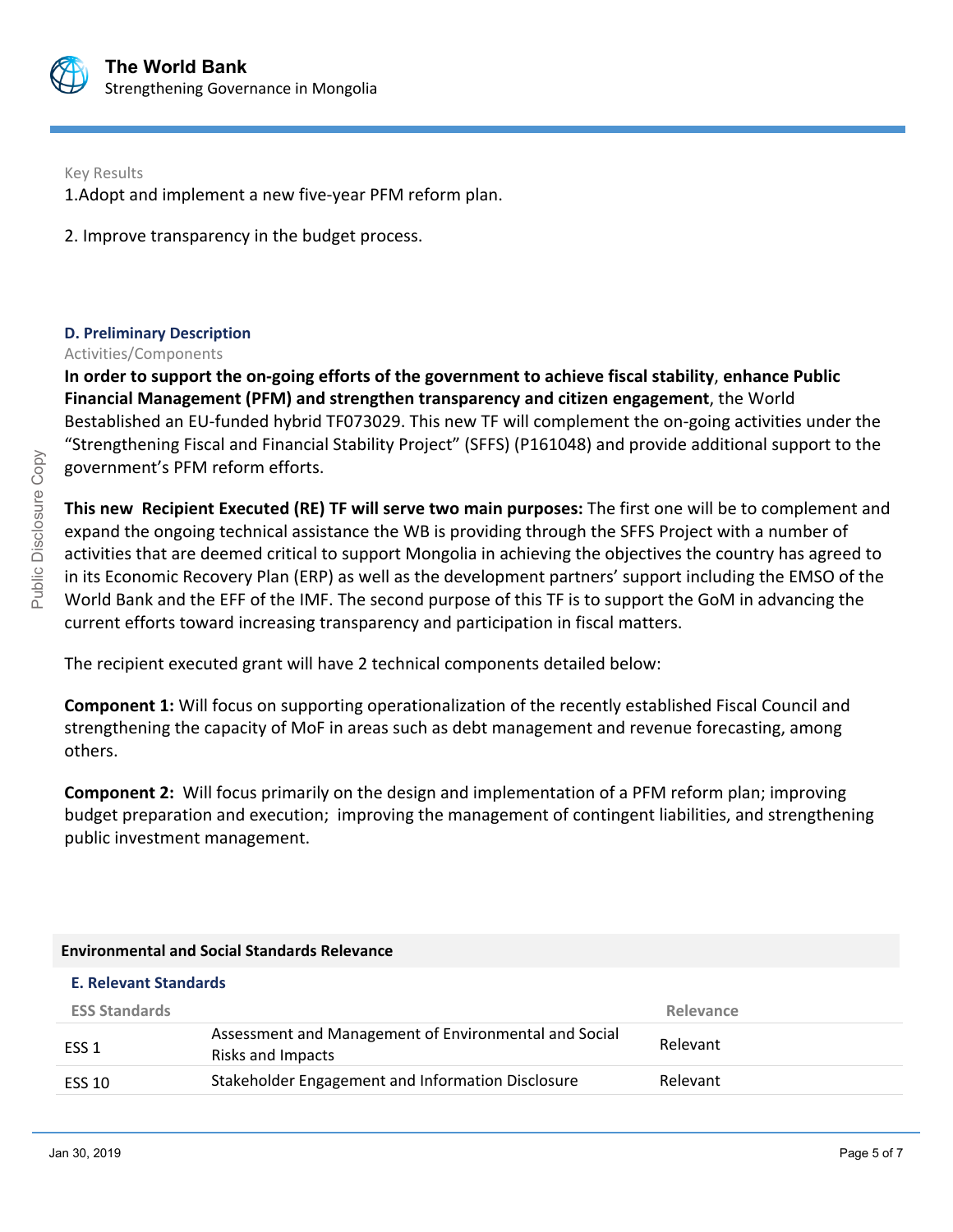

| ESS <sub>2</sub>                               | Labor and Working Conditions                                                                            |                  | Not Currently Relevant        |                        |
|------------------------------------------------|---------------------------------------------------------------------------------------------------------|------------------|-------------------------------|------------------------|
| ESS <sub>3</sub>                               | Resource Efficiency and Pollution Prevention and<br>Management                                          |                  | Not Currently Relevant        |                        |
| ESS <sub>4</sub>                               | <b>Community Health and Safety</b>                                                                      |                  |                               | Not Currently Relevant |
| ESS <sub>5</sub>                               | Land Acquisition, Restrictions on Land Use and Involuntary<br>Resettlement                              |                  |                               | Not Currently Relevant |
| ESS <sub>6</sub>                               | Biodiversity Conservation and Sustainable Management of<br>Living Natural Resources                     |                  |                               | Not Currently Relevant |
| ESS <sub>7</sub>                               | Indigenous Peoples/Sub-Saharan African Historically<br><b>Underserved Traditional Local Communities</b> |                  |                               | Not Currently Relevant |
| ESS <sub>8</sub>                               | <b>Cultural Heritage</b>                                                                                |                  |                               | Not Currently Relevant |
| ESS <sub>9</sub>                               | <b>Financial Intermediaries</b>                                                                         |                  |                               | Not Currently Relevant |
| <b>Legal Operational Policies</b>              |                                                                                                         |                  |                               |                        |
| <b>Safeguard Policies</b>                      |                                                                                                         | <b>Triggered</b> | <b>Explanation (Optional)</b> |                        |
| Projects on International Waterways OP<br>7.50 |                                                                                                         | No               |                               |                        |
| Projects in Disputed Areas OP 7.60             |                                                                                                         | No               |                               |                        |

# Summary of Screening of Environmental and Social Risks and Impacts

To be built on the ongoing SFFS project, this new TF project will neither finance civil works, nor lead to physical activities or other activities likely to involve environmental and social risks and impacts. The project is anticipated to involve induced social benefits associated with improved financial stability, and given the nature, type and scale of the project, it is expected that potential adverse risks to and impacts on human populations and/or the environment are likely to be minimal or negligible.

## **CONTACT POINT**

## **World Bank**

| Contact:      | Badamchimeg Dondog | Title : | <b>Public Sector Specialist</b> |
|---------------|--------------------|---------|---------------------------------|
| Telephone No: | 5725+8240 /        | Email:  |                                 |

| Title: | <b>Public Sector Speciali</b> |
|--------|-------------------------------|
| Email: |                               |

## **Borrower/Client/Recipient**

Borrower : Ministry of Finance

## **Implementing Agencies**